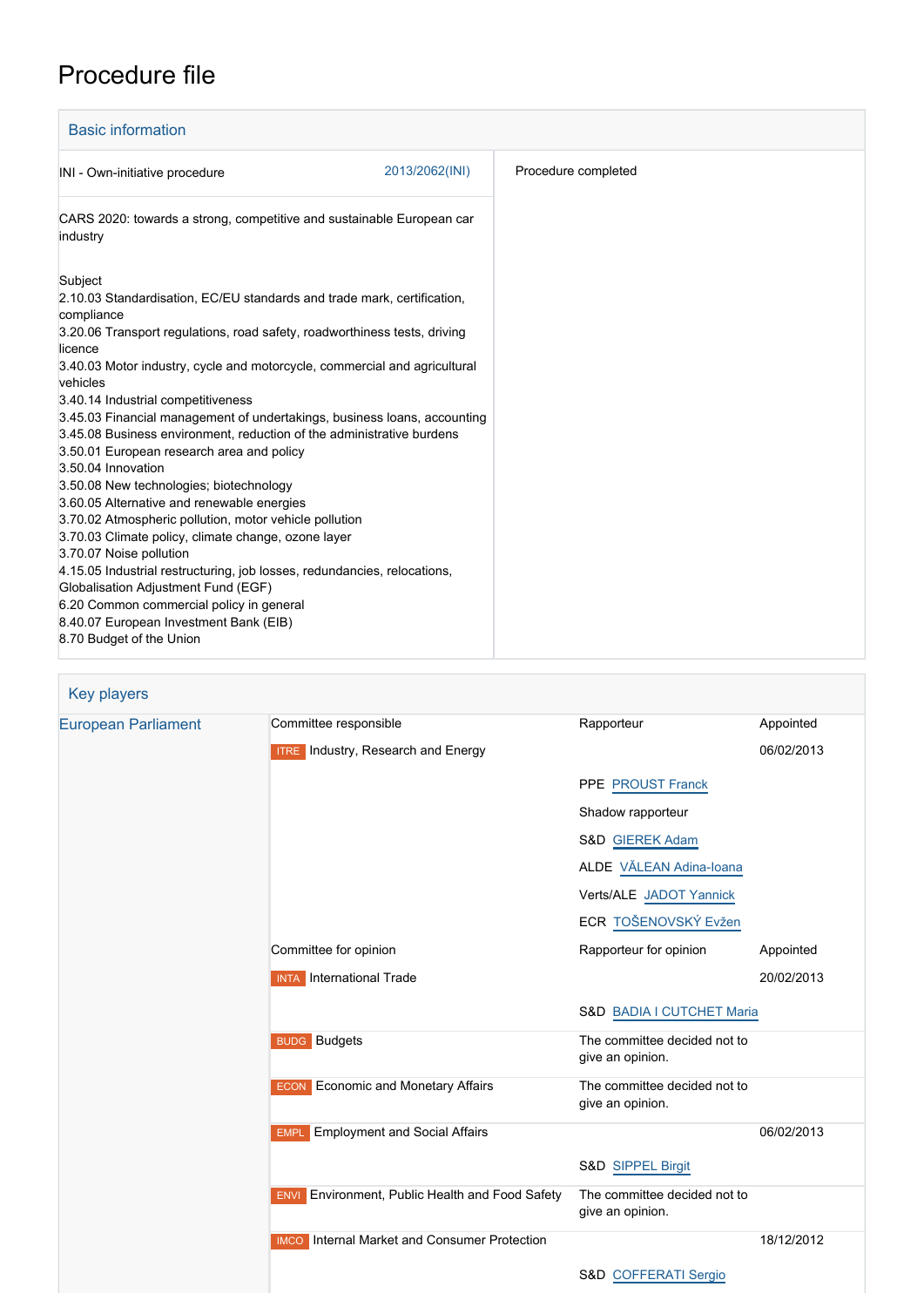|                            |                                                                     | Gaetano                   |            |
|----------------------------|---------------------------------------------------------------------|---------------------------|------------|
|                            | <b>Transport and Tourism</b><br><b>TRAN</b>                         |                           | 20/02/2013 |
|                            |                                                                     | <b>ECR VLASÁK Oldřich</b> |            |
| <b>European Commission</b> | Commission DG                                                       | Commissioner              |            |
|                            | Internal Market, Industry, Entrepreneurship and SMEs TAJANI Antonio |                           |            |

| Key events |                                               |               |         |
|------------|-----------------------------------------------|---------------|---------|
| 08/11/2012 | Non-legislative basic document published      | COM(2012)0636 | Summary |
| 18/04/2013 | Committee referral announced in<br>Parliament |               |         |
| 05/11/2013 | Vote in committee                             |               |         |
| 15/11/2013 | Committee report tabled for plenary           | A7-0391/2013  | Summary |
| 09/12/2013 | Debate in Parliament                          |               |         |
| 10/12/2013 | Results of vote in Parliament                 |               |         |
| 10/12/2013 | Decision by Parliament                        | T7-0547/2013  | Summary |
| 10/12/2013 | End of procedure in Parliament                |               |         |

| <b>Technical information</b> |                                |  |  |
|------------------------------|--------------------------------|--|--|
| Procedure reference          | 2013/2062(INI)                 |  |  |
| Procedure type               | INI - Own-initiative procedure |  |  |
| Procedure subtype            | Initiative                     |  |  |
| Legal basis                  | Rules of Procedure EP 54       |  |  |
| Other legal basis            | Rules of Procedure EP 159      |  |  |
| Stage reached in procedure   | Procedure completed            |  |  |
| Committee dossier            | ITRE/7/11711                   |  |  |

## Documentation gateway

| Non-legislative basic document                         |             | COM(2012)0636 | 08/11/2012 | EC        | Summary |
|--------------------------------------------------------|-------------|---------------|------------|-----------|---------|
| Committee draft report                                 |             | PE513.268     | 25/06/2013 | <b>EP</b> |         |
| Committee opinion                                      | <b>IMCO</b> | PE510.661     | 10/09/2013 | EP        |         |
| Committee opinion                                      | <b>INTA</b> | PE514.643     | 23/09/2013 | <b>EP</b> |         |
| Committee opinion                                      | <b>EMPL</b> | PE510.607     | 27/09/2013 | EP        |         |
| Amendments tabled in committee                         |             | PE519.523     | 27/09/2013 | <b>EP</b> |         |
| Committee opinion                                      | <b>TRAN</b> | PE514.598     | 18/10/2013 | EP        |         |
| Committee report tabled for plenary, single<br>reading |             | A7-0391/2013  | 15/11/2013 | <b>EP</b> | Summary |
| Text adopted by Parliament, single reading             |             | T7-0547/2013  | 10/12/2013 | <b>EP</b> | Summary |
| Commission response to text adopted in<br>plenary      |             | SP(2014)260   | 06/05/2014 | EC        |         |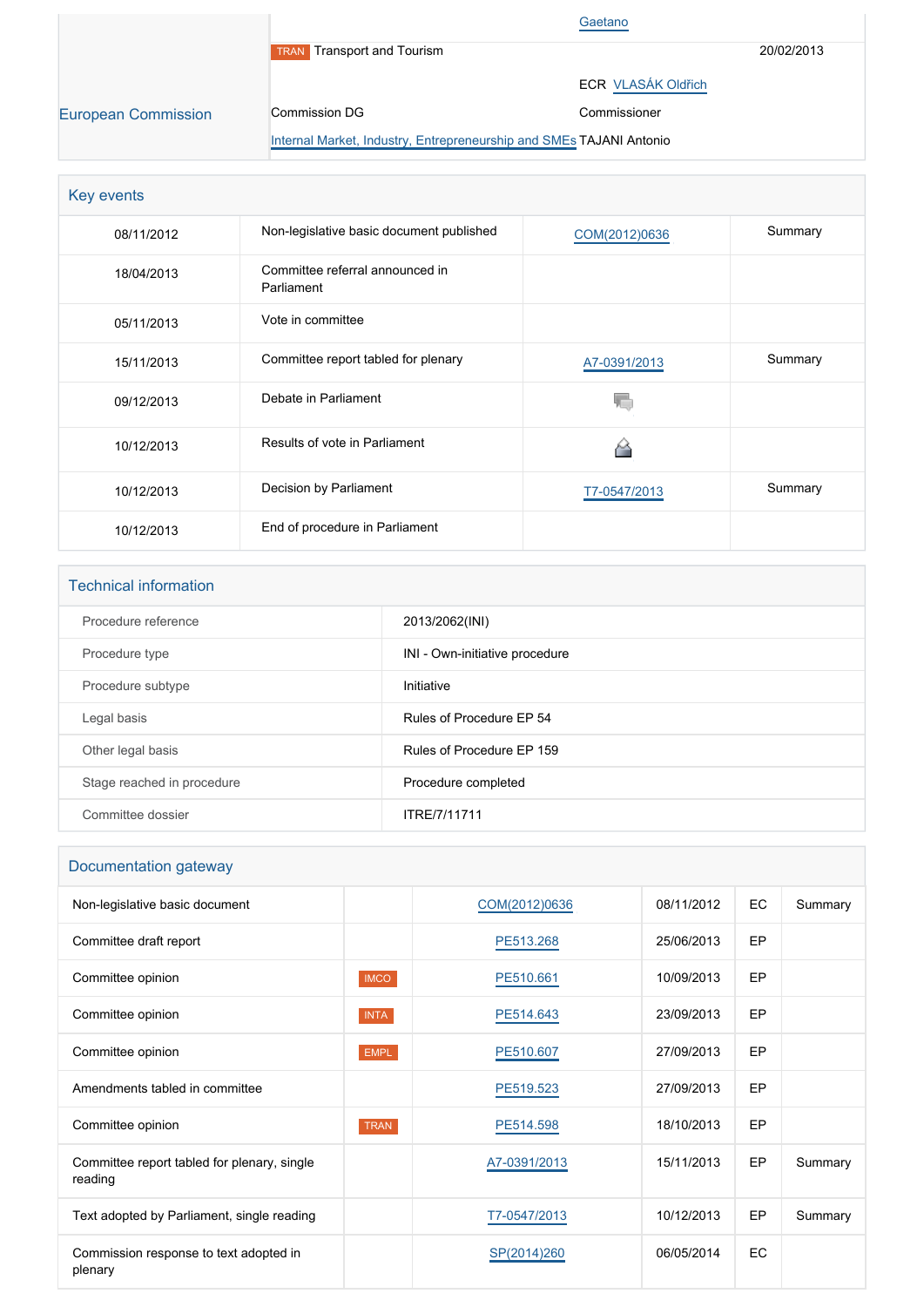PURPOSE : to present an Action Plan for a competitive and sustainable automotive industry in Europe (CARS 2020).

BACKGROUND : the automotive industry is of strategic importance to the European economy. The sector represents around 12 million direct and indirect jobs and delivers a sizeable positive contribution to the EU trade balance (growing over the last few years and reaching 90 billion in 2011). The industry records the biggest private spending on research and innovation ( 28 billion in 2009) and is an essential driver for technological innovation. It is an important multiplier of growth, due to strong economic linkages with many industrial sectors.

The automotive sector is today at an historic turning point: production and trade patterns are shifting and the climate agenda is becoming more urgent. At the same time, road safety remains an important concern.

In the past months, the European automotive industry has been facing an increasingly difficult period, with the EU market for new cars declining for the fifth consecutive year. Several manufacturers have reported financial losses on the EU market mostly due to declining sales combined with the long-standing structural issue of overcapacity.

At the end of 2010, the Commission decided to re-launch the CARS 21 High Level Group, which was originally set-up in 2005, as a follow-up of the Commission Communication ["European strategy on clean and energy-efficient vehicles](http://eur-lex.europa.eu/LexUriServ/LexUriServ.do?uri=COM:2010:0186:FIN:EN:PDF)", adopted on 28 April 2010.

Against this background, the Group has defined a common view on key characteristics of a strong and competitive automotive industry and progress towards sustainable mobility for EU society in 2020 as follows:

- an automotive sector which remains of strategic importance and a cornerstone for the EU industry and economy;
- a strong manufacturing base in the EU for road vehicles and components, manufacturing a sizeable part of the vehicles and parts sold on the EU market;
- a strong industrial network with a flexible and integrated supply and distribution chain;
- a sector exporting a larger portfolio of high-quality and high-technology vehicles to third markets;
- · global markets which offer a genuine level playing field to all players in the sector, with fair chances for all technologies;
- an automotive industry that is leading in technology, in coordinated action with the fuel supplier industry, producing vehicles which are attractive to EU consumers, clean in terms of regulated pollutants, more fuel-efficient, safe, quiet and connected;
- a portfolio of propulsion technologies, dominated by advanced combustion engine technology, though increasingly electrified. In addition, the deployment of vehicles with alternative powertrain concepts (such as electric5 and fuel cell vehicles) is becoming significant:
- · appropriate refilling and recharging infrastructure for alternative fuel vehicles being built, in line with their market potential;
- a workforce in both manufacturing, R&D and servicing that is trained and prepared to work with a multitude of technologies.

The Commission fully recognises these challenges and the need of an ambitious industrial policy strategy for the automotive sector. With this strategy, the Commission intends to support the active role the automotive sector will play in seeking to reverse the declining share of industry in Europe from its current level of around 16% of GDP to as much as 20% by 2020.

CONTENT : based on recommendations by the CARS 21 High Level Group, the Communication presents an Action Plan for the automotive industry, highlighting the Commission's commitment to support the sector's competitiveness and sustainability. It is the first concrete example of the application of the [updated vision for industrial policy](http://www.europarl.europa.eu/oeil/popups/ficheprocedure.do?lang=EN&procnum=INI/2013/2006) in a sectoral setting, i.e. the automotive industry. This Action Plan is articulated around the following four pillars:

(1) Investing in advanced technologies and financing innovation : through a range of regulatory initiatives and support to research and innovation :

- to develop a proposal on the European Green Vehicles Initiative (as a follow-up to The European Green Cars Initiative which is one of the three Public Private Partnerships (PPP) 2009-2013) under [Horizon 2020](http://www.europarl.europa.eu/oeil/popups/ficheprocedure.do?lang=EN&procnum=COD/2011/0401);
- · to continue working with the EIB in order to ensure that financing for automotive research and innovation projects is available;
- to establish a set of measures aiming to lower CO2 emissions, pollutants and noise emissions;
- to continue to implement road safety work in line with the focus areas and [objectives of its Policy Orientations 2011-2020](http://www.europarl.europa.eu/oeil/popups/ficheprocedure.do?lang=EN&procnum=INI/2010/2235) and further promote the deployment of Intelligent Transport Systems (ITS);
- · to adopt, as part of the Clean Power for Transport package, a legislative proposal on alternative fuel infrastructure, concerning the deployment of a minimum refuelling/recharging infrastructure and common standards for certain fuels, including electric vehicles.

(2) Improving market conditions : through :

- strengthening the internal market : (i) setting up a dialogue between stakeholders, encouraging them to work towards common principles on vertical agreements on the distribution of new vehicles; (ii) putting forward guidelines for financial incentives for clean and energyefficient vehicles put in place by Member States in order to promote stronger coordination of these measures ;
- a comprehensive and consistent application of principles of smart regulation, will be ensured, integrating an indepth assessment of the impacts on industry, society and other stakeholders, notably the associated costs and benefits ;
- adopting a proposal to enhance the type-approval framework to include provisions for market surveillance in areas where a need has been identified.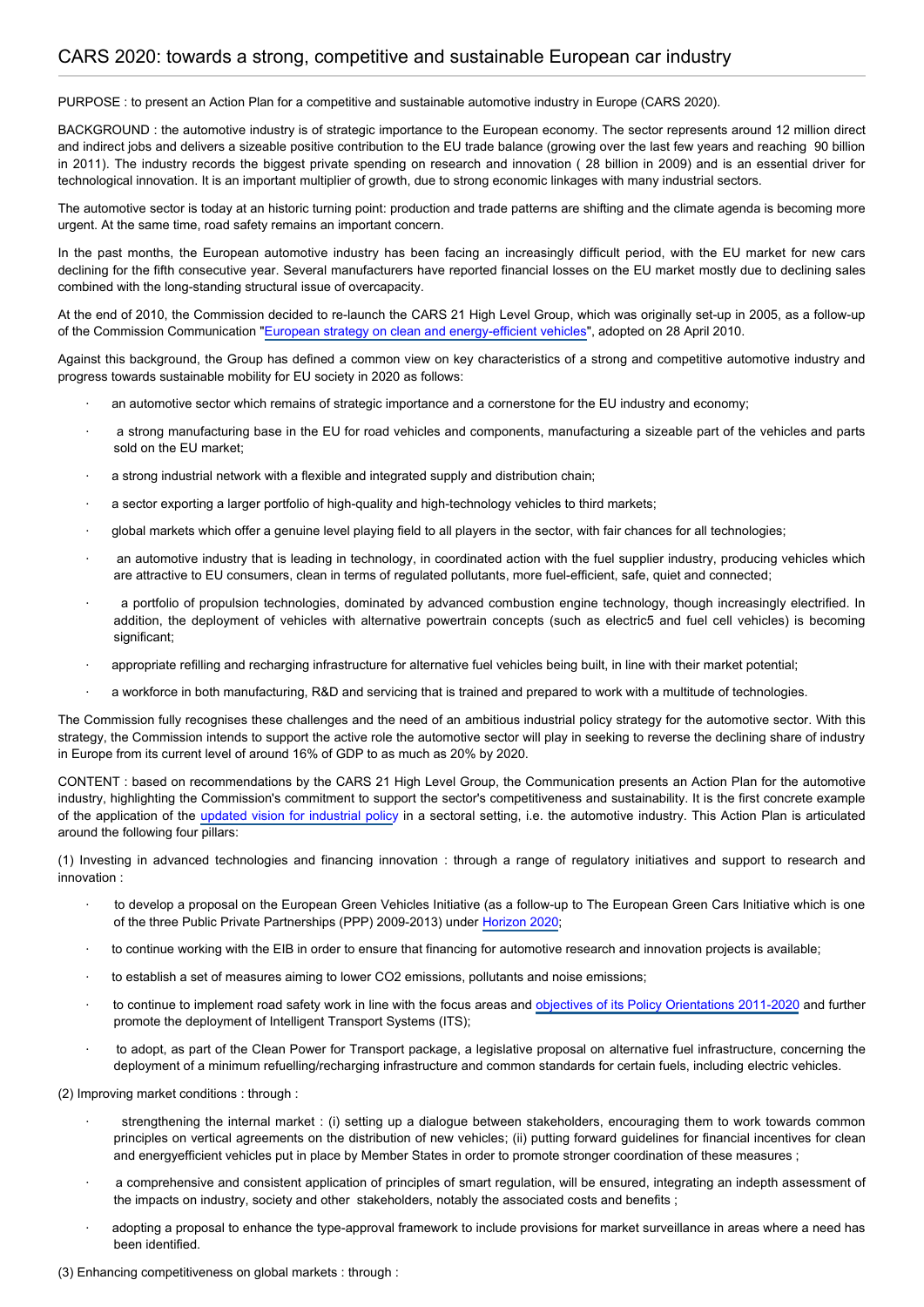- an effective trade policy : take full account of the importance of maintaining a strong and competitive automotive manufacturing base in Europe when conducting its trade policy, using both multilateral and bilateral tools. Both should be used to tackle the key issues of removing tariff and non-tariff barriers ;
- · the international harmonisation of vehicle regulations : the 1958 UNECE Agreement should be modernised to accommodate the needs of emerging economies and to the extent that it enables the mutual recognition of international whole vehicle type approvals (IWVTA) starting with the category of passenger cars.

(4) Anticipating adaptation and managing restructuring : while on the one hand, the automotive industry faces the problem of availability of a qualified workforce, on the other hand there is a need to deal with the social consequences of restructuring, when job losses are unavoidable. The Commission will:

- · encourage the use of European Social Fund (ESF) for workers' retraining and re-skilling;
- continue to monitor/review restructuring activities as regards to their strict compliance with EU legislation, in particular concerning state aid and internal market rules ;
- · identify good practice and promote an anticipative approach in restructuring in consultation with representatives of the automotive-intensive regions, employment authorities and the sector's stakeholders, including the social partners.

The Commission proposes to set up in 2013 a high-level process called CARS 2020, in order to monitor the implementation of the CARS 21 recommendations, as well as the measures set out in this Action Plan.

## CARS 2020: towards a strong, competitive and sustainable European car industry

The Committee on Industry, Research and Energy adopted the own-initiative report by Franck PROUST (EPP, FR) on CARS 2020: towards a strong, competitive and sustainable European car industry.

Members endorsed the Commissions new strategy of launching a new European industrial policy, in particular for a sustainable automotive industry. However, they expected the Commission to coordinate its own efforts more efficiently, in order to ensure that the CARS 2020 recommendations actually become operational and are monitored by the High Level Group.

The Commission was called upon to:

- submit a study showing the mismatch between what it wishes to achieve and the tools available to it, as the basis for a debate within the Council and Parliament;
- develop cross-cutting roadmaps that cover development in the energy sector, the transport sector and the ICT sector;
- take into consideration the entire automotive sector, in particular subcontractors, retailers and aftermarket firms, in all future policy-making processes involving the sector.

Member States, for their part, were asked to carry out properly coordinated and structural reforms geared to enhancing competitiveness, such as support for research and innovation, competence building, staff retraining, lowering indirect costs, enhancing labour flexibility based on social dialogue, cutting red tape and shortening payment periods.

Automotive industry and production in the EU: Members regretted that the Commission failed to analyse the fundamental causes of the decline affecting the sector, such as the widely varying circumstances in the industry and the large number of structural changes. They considered that, alongside Europe-wide cross-cutting action, measures specifically tailored to individual circumstances need to be taken at both national and European level in order to stimulate demand.

Deploring the fact that the Commission failed to address the issue of over-capacity, despite the fact that it is a problem shared by the whole of the industry, the report called ton the Commission to submit at the earliest opportunity: (i) a study on the scale of over-capacity in Europe and the best practice in addressing this problem; (ii) an action plan setting out all the policy tools available in this area; (iii) proposals for more active and coordinated support for workers and companies.

As regards restructuring, Members called on the Commission and Member States to develop conversion plans in a coordinated fashion so as to support regions facing swingeing job losses in the automotive sector. They called for integrated use to be made of all European-level instruments (EIB, ESF and ERDF) and national instruments so as to assist the workers affected and redirect them towards alternative employment in related sectors, e.g. alternative energy.

Human resources: bearing in mind that the labour market is out of step with the industry's requirements, Members considered it essential to adapt not just public training strategies, but also firms' training strategies, in order to anticipate tomorrows needs and to enable firms to attract and hold on to highly qualified workers. They called on Member States to make the legislative adjustments required for more open and constructive social dialogue.

Innovation and technology: Members stressed the need to encourage research and development focusing on low-carbon and sustainable technologies, including electric and hybrid vehicles, alternative fuels, mobile energy storage. They wanted such technologies to be brought onto the market.

Members believed that EU efforts should be based on a differentiation strategy relying on a number of priorities geared towards consolidating Europes technological advantage, including:

- technological convergence, in particular as regards standards for the stages upstream of production and distribution;
- · the development of eco-innovations (vehicles that are lighter, more efficient, less polluting), safety (eCall) and accessibility (uses for drivers with a disability);
- · cooperation at EU and international level in areas that have been under-exploited to date, such as power-train technology;
- strengthening Europes leadership in international standard setting;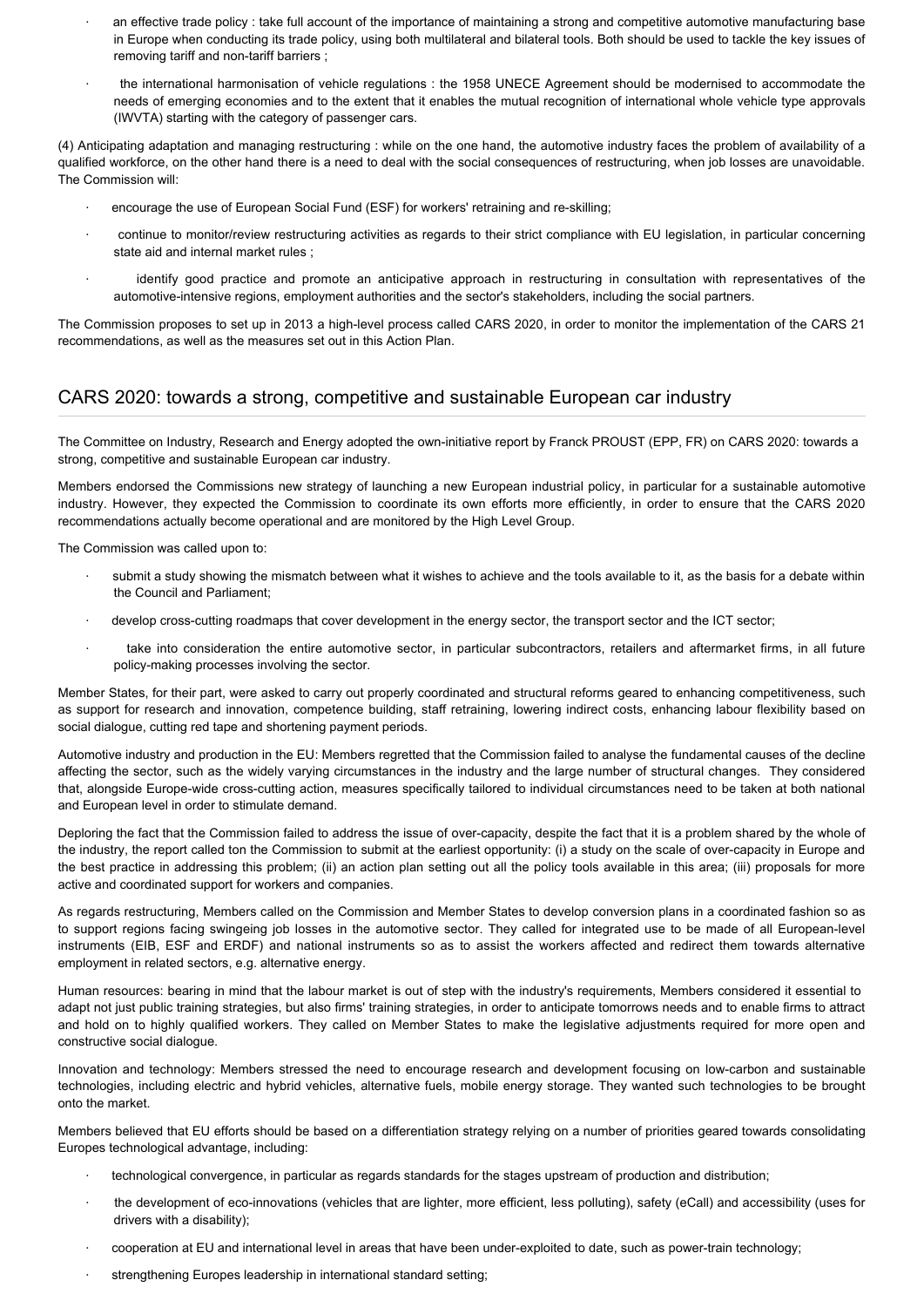· infrastructure roll-out for electric cars and alternative fuels.

Regulation: the report stressed the need to: (i) launch an ex-post assessment on adopted legislation and on the lack or bad implementation of adopted legislation; (ii) reinforce current EU legislation on statutory guarantees; (iii) harmonise technical regulations across the EU in order to guard against any artificial distortions of competition; (iv) step up cooperation within the single market through European standardisation, certification, unification and disposal, and also through voluntary market segmentation.

Member States were asked harmonise the use of the financial resources available to stimulate investment in sustainable mobility over and above public subsidies, by means of tax incentives for SMEs.

Internal market: Members pointed out that a robust internal market was a precondition for a return to competitiveness and sustainability in the automotive industry. They considered closer European approximation essential in areas in which the prevailing conditions militate against a level playing field:

- · vis-à-vis non-EU competitors: high prices for energy and raw materials, strong euro exchange rate;
- · on the internal market: social and fiscal competition, tax breaks for firms and incentives for buyers (low-carbon incentives, vehicle scrappage schemes);
- in the EU internal market: conditions relating to the recyclability of vehicles and the ecological recycling of used cars;

Lastly, regarding external markets, Members pointed out that many of our automotive firms are becoming less competitive as a result of growing competition some of it unfair from non-EU firms. The Commission was urged to reorganise its trade policy, so as to be able to: (i) coordinate Member State measures for promoting EU firms and protecting EU products, investment and intellectual property rights outside the EU; (ii) gradually make the principle of reciprocity a central tenet of trade relations; (iii) push for the dismantling of non-tariff barriers in the automotive sector.

## CARS 2020: towards a strong, competitive and sustainable European car industry

The European Parliament adopted a resolution on CARS 2020: towards a strong, competitive and sustainable European car industry.

Members endorsed the Commissions new strategy of launching a new European industrial policy, in particular for a sustainable automotive industry. However, they expected the Commission to coordinate its own efforts more efficiently, in order to ensure that the CARS 2020 recommendations actually become operational and are monitored by the High Level Group.

The Commission was called upon to:

- · draw up a clear schedule of fast-track measures and to use its right of initiative, notably by drawing up guidelines, in order to coordinate and build on action by Member States and firms, focusing on economic and employment growth and market recovery;
- take into consideration the entire automotive sector, in particular subcontractors, retailers and aftermarket firms, in all future policy-making processes involving the sector.

Member States, for their part, were asked to carry out properly coordinated and structural reforms geared to enhancing competitiveness, such as (i) support for research and innovation, (ii) competence building, (iii) staff retraining, (iv) lowering indirect costs, (v) enhancing labour flexibility based on social dialogue, and (vi) cutting red tape and shortening payment periods.

Automotive industry and production in the EU: Members regretted that the Commission failed to analyse the fundamental causes of the decline affecting the sector, such as the widely varying circumstances in the industry and the large number of structural changes. They considered that, alongside Europe-wide cross-cutting action, measures specifically tailored to individual circumstances need to be taken at both national and European level in order to stimulate demand.

Deploring the fact that the Commission failed to address the issue of over-capacity, despite the fact that it is a problem shared by the whole of the industry, Parliament called ton the Commission to submit at the earliest opportunity: (i) a study on the scale of over-capacity in Europe and the best practice in addressing this problem; (ii) an action plan setting out all the policy tools available in this area; (iii) proposals for more active and coordinated support for workers and companies.

As regards restructuring, Members called on the Commission and Member States to develop conversion plans in a coordinated fashion so as to support regions facing swingeing job losses in the automotive sector. They called for integrated use to be made of all European-level instruments (EIB, ESF and ERDF) and national instruments so as to assist the workers affected and redirect them towards alternative employment in related sectors, e.g. alternative energy.

Human resources: bearing in mind that the labour market is out of step with the industry's requirements, Members considered it essential to adapt not just public training strategies, but also firms' training strategies, in order to anticipate tomorrows needs and to enable firms to attract and hold on to highly qualified workers. They called on Member States to make the legislative adjustments required for more open and constructive social dialogue.

Innovation and technology: Members stressed the need to encourage research and development focusing on low-carbon and sustainable technologies. They wanted such technologies to be brought onto the market.

Members believed that EU efforts should be based on a differentiation strategy relying on a number of priorities geared towards consolidating Europes technological advantage, including:

- · technological convergence, in particular as regards standards for the stages upstream of production and distribution;
- the development of eco-innovations (vehicles that are lighter, more efficient, less polluting), safety (eCall) and accessibility (uses for drivers with a disability);
- · cooperation at EU and international level in areas that have been under-exploited to date, such as power-train technology;